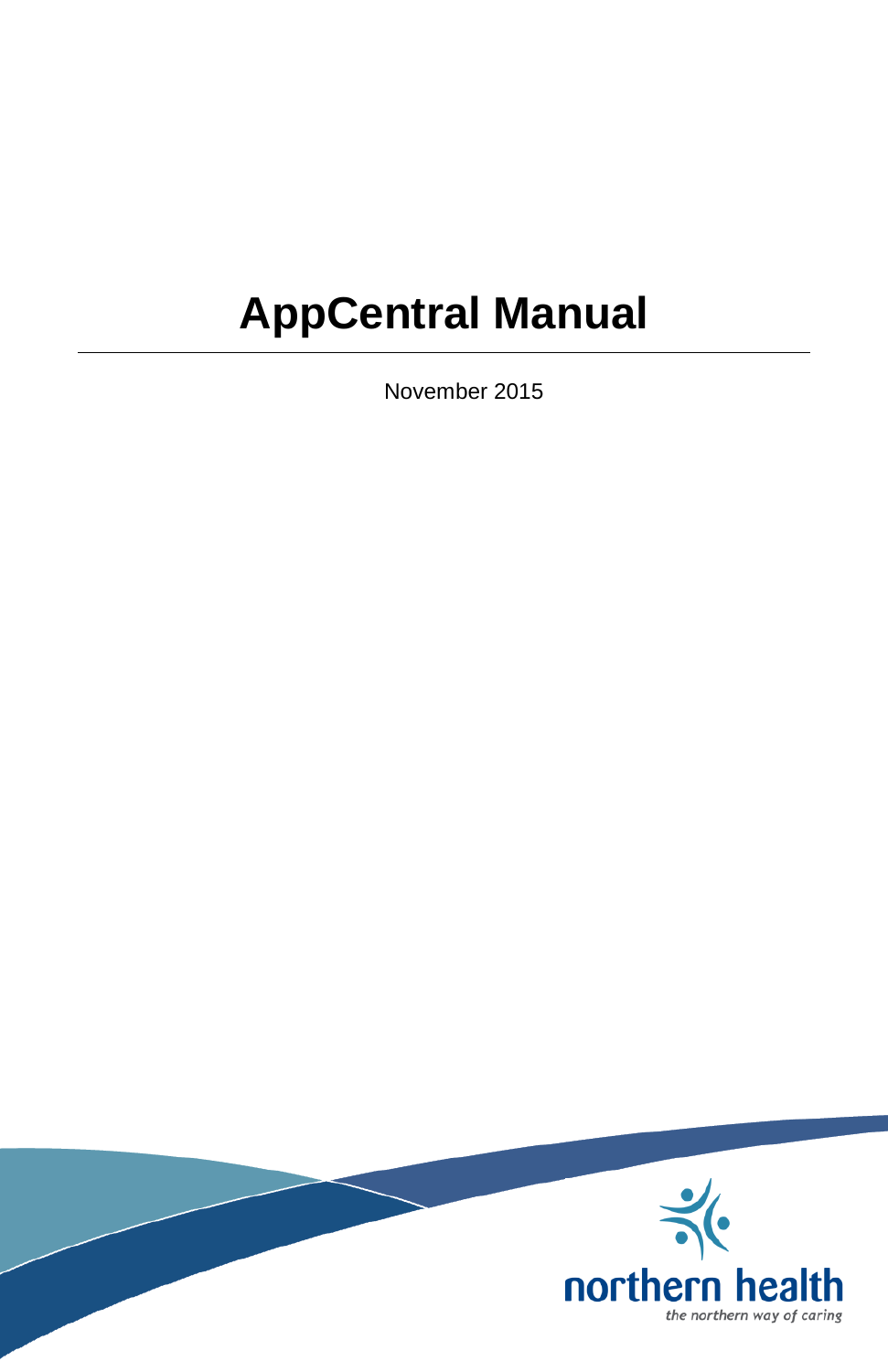# **Table of Contents**

| 2.4. Completing the Application or Reappointment7 |  |
|---------------------------------------------------|--|
|                                                   |  |
|                                                   |  |
|                                                   |  |
|                                                   |  |
|                                                   |  |

Author: Coordinator, Credentialing & Privileging

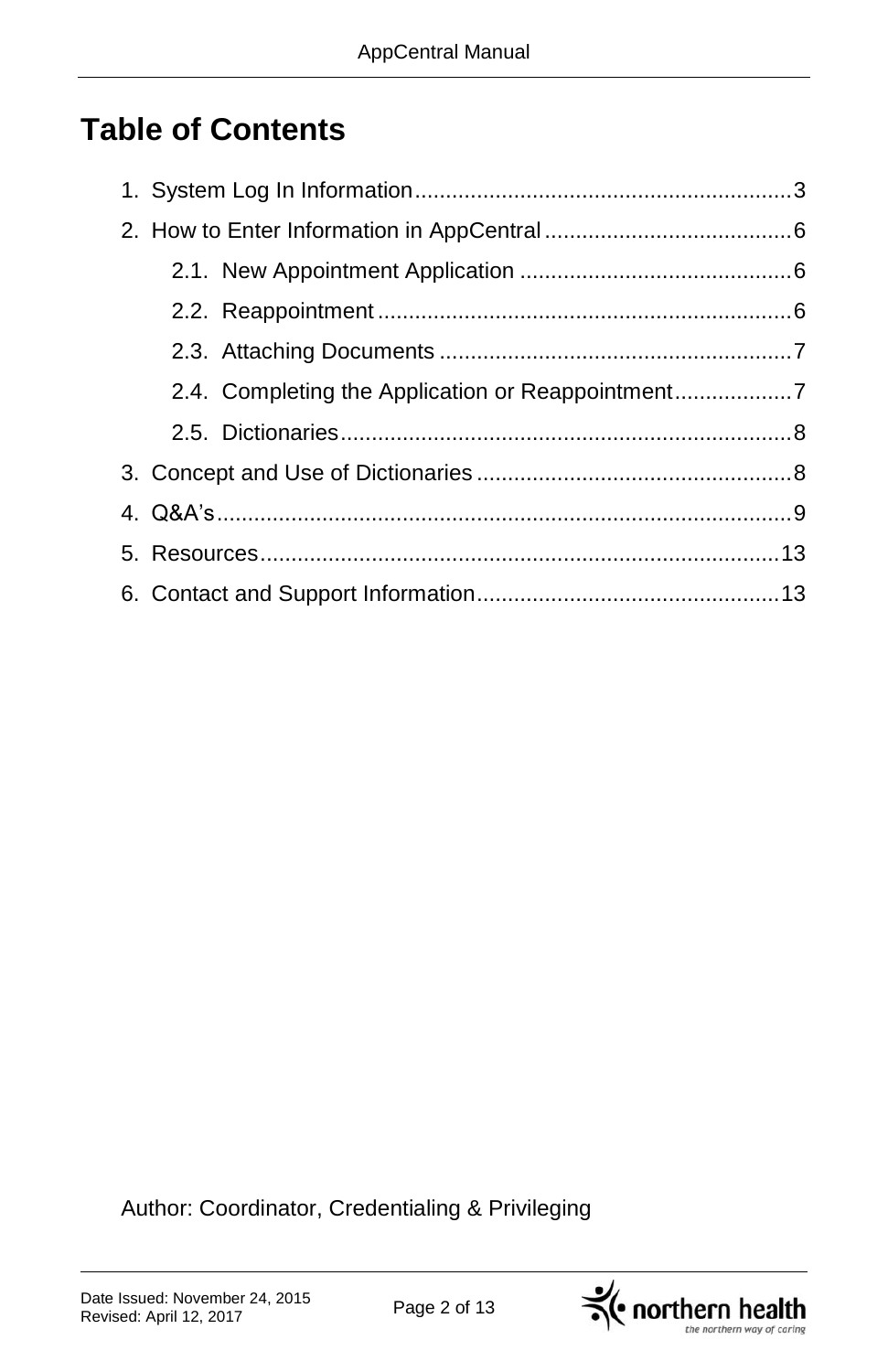# **1. System Log In Information**

AppCentral is the online system where practitioners will submit their appointment and reappointment applications to Northern Health via the internet.

For initial appointment and reappointment to Northern Health, an email link to AppCentral will be sent to you.



You will be required to set up an account with an AppCentral ID (any user name) and password information the first time you access AppCentral. Once you have set up your account you will receive an email confirming your AppCentral ID and you can then enter AppCentral via "Returning to AppCentral?" on subsequent visits.

| <b>New to AppCentral?</b>                                                        | Returning to AppCentral?                           |
|----------------------------------------------------------------------------------|----------------------------------------------------|
| If this is your first time you must create an<br>account specific to AppCentral. | AppCentral ID:                                     |
|                                                                                  | Password:                                          |
| Sign Up                                                                          | Sign In                                            |
|                                                                                  | Having trouble accessing your account? Click here. |

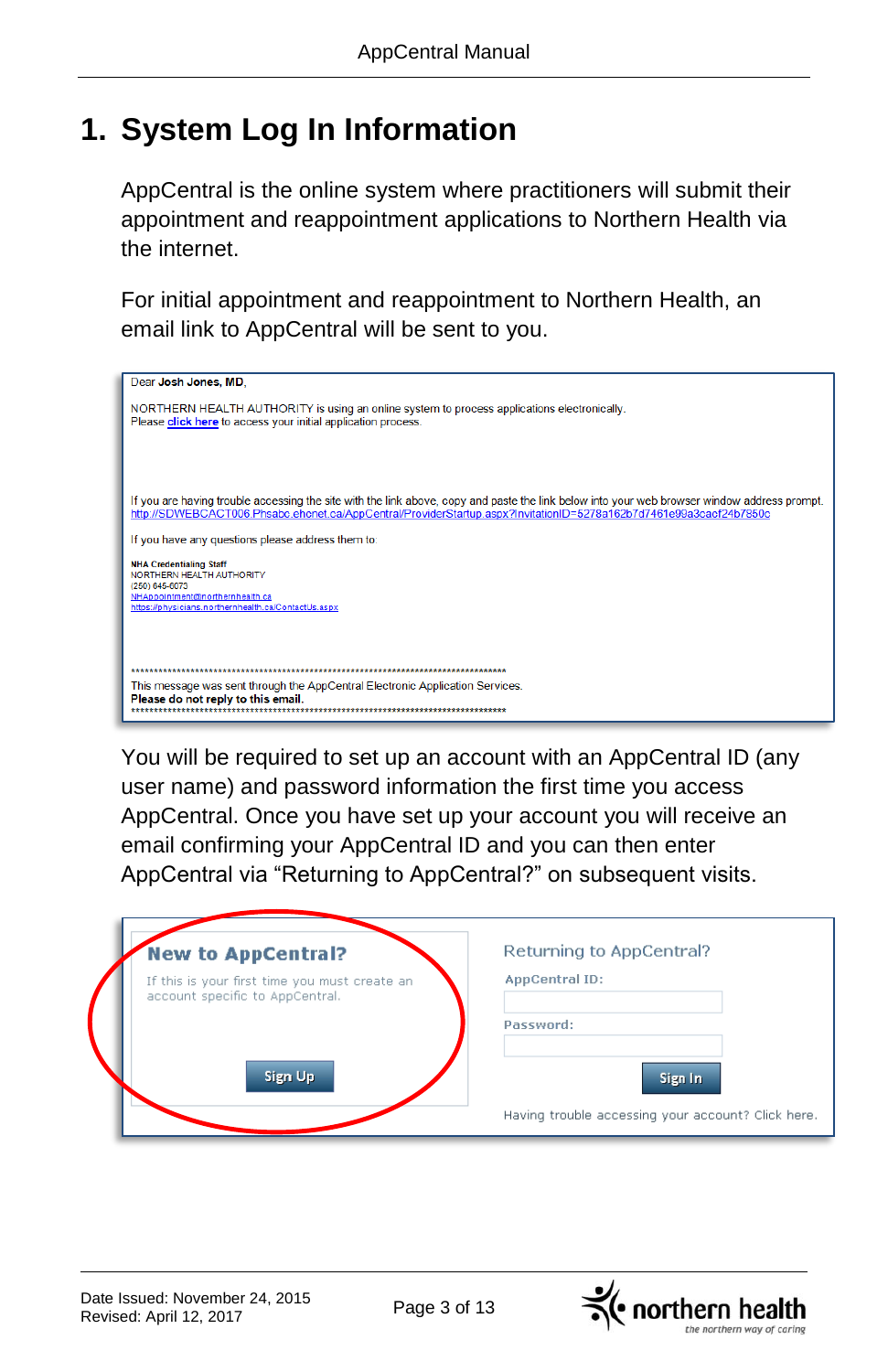Once you have access to AppCentral, your appointment or reappointment forms as well as the applicable privileging dictionary(ies) will be available to you. There will also be a series of read documents identified as "Read document" in the "Action Required" column. These documents must be opened and submitted by scrolling to the bottom of the page and "Close Document". Your application(s) cannot be accepted until the read documents are submitted.

| <b>Select Facility</b><br>Select a facility that your account is currently associated with. Doing so will<br>display the list of ongoing activities associated with the selected facility.<br><b>My Documents</b> |                |                              |     |               |
|-------------------------------------------------------------------------------------------------------------------------------------------------------------------------------------------------------------------|----------------|------------------------------|-----|---------------|
| Name                                                                                                                                                                                                              | Due Date       | <b>Action Required</b>       | 61  | <b>Status</b> |
| NHA Appointment to Medical Staff Physicians                                                                                                                                                                       | Contact   Help |                              |     |               |
| BC Medical Quality Initiative Contact Us NHA v.01                                                                                                                                                                 | N/A            | Read document                | N/A | Unread        |
| <b>Application</b>                                                                                                                                                                                                |                | 2016/01/16 Fill out & submit | N/A | <b>New</b>    |
| <b>NHA - AERPS ER Privileges-Aug2015</b>                                                                                                                                                                          | N/A            | Read document                | N/A | Unread        |
| <b>Hospital Act</b>                                                                                                                                                                                               |                | 2016/01/16 Read document     | N/A | Unread        |
| <b>Hospital Act Regulations</b>                                                                                                                                                                                   |                | 2016/01/16 Read document     | N/A | Unread        |
| <b>NH Medical Bylaws</b>                                                                                                                                                                                          |                | 2016/01/16 Read document     | N/A | Unread        |
| <b>NH Medical Staff Rules</b>                                                                                                                                                                                     |                | 2016/01/16 Read document     | N/A | Unread        |
| <b>NHA - Practitioner Contact Form</b>                                                                                                                                                                            | N/A            | Fill out & submit            | N/A | <b>New</b>    |
| <b>Family Medicine/General Practice (University Hospital of Northern BC)</b>                                                                                                                                      | N/A            | Fill out & submit            | N/A | <b>New</b>    |
| <b>Family Practice Anesthesia (University Hospital of Northern BC)</b>                                                                                                                                            | N/A            | Fill out & submit            | N/A | <b>New</b>    |

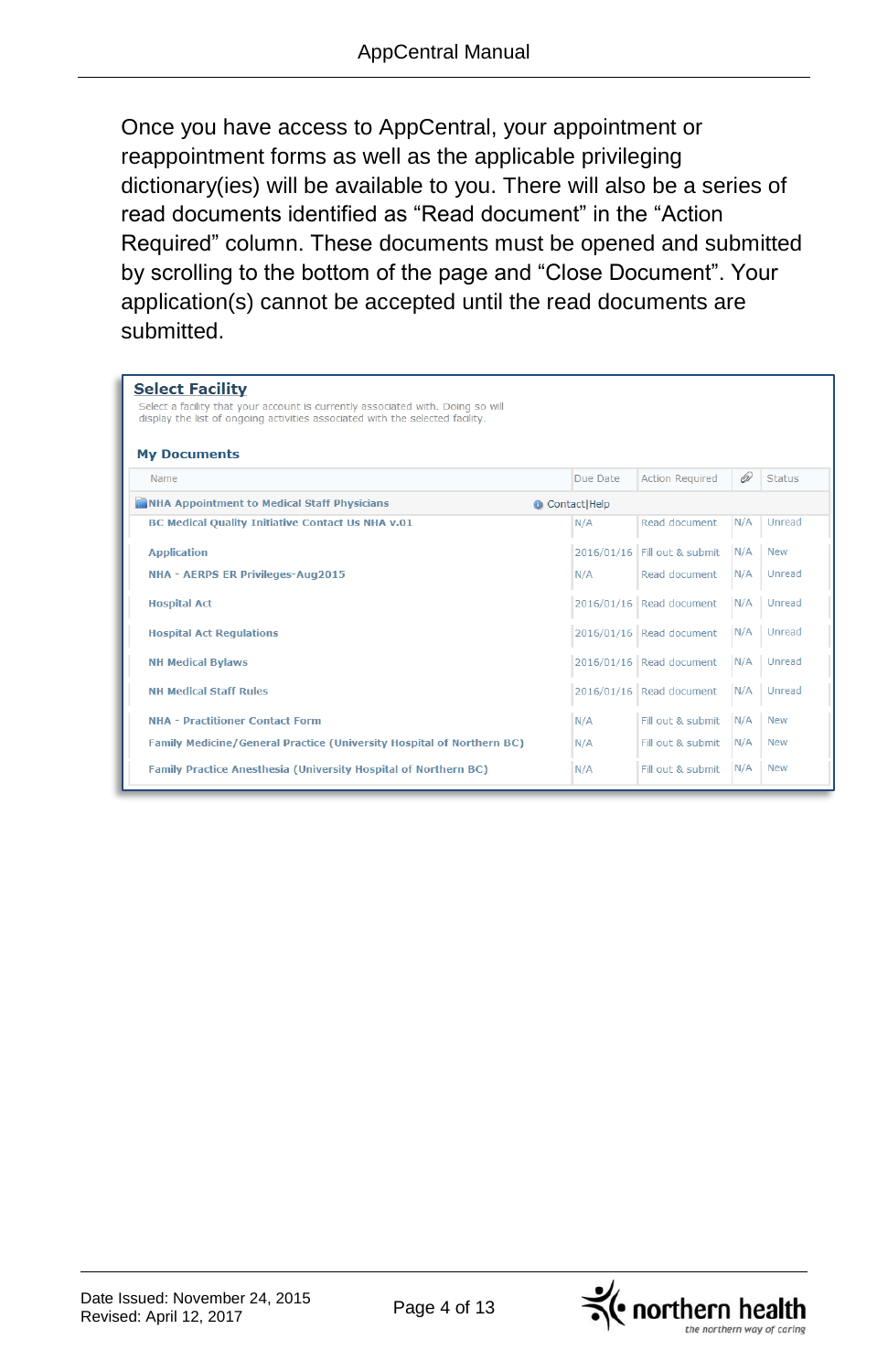To begin, click on the first document "NHA-Contact Us". Here you will need to authenticate yourself with your Cactus ID, which will be sent to you via email, and your date of birth. Once you have completed this you can continue with your application(s), read documents, and dictionary(ies).

| NHA Appointment to Medical Staff<br>Physicians                       |                |  |  |  |  |
|----------------------------------------------------------------------|----------------|--|--|--|--|
| Thank you for applying with NORTHERN HEALTH AUTHORITY                |                |  |  |  |  |
| Please answer all required questions, and acknowledge the agreement. |                |  |  |  |  |
| ∏ I agree to the 'Terms of Use' by 'BC / Provincial Level'.          | View Agreement |  |  |  |  |
| What is your Credentialing and Privileging ID? (ex: CPxxxxxx)*       |                |  |  |  |  |
| What is your date of birth? (YYYY/MM/DD)*                            |                |  |  |  |  |
|                                                                      |                |  |  |  |  |
| Cancel                                                               | Continue       |  |  |  |  |
| *Required                                                            |                |  |  |  |  |

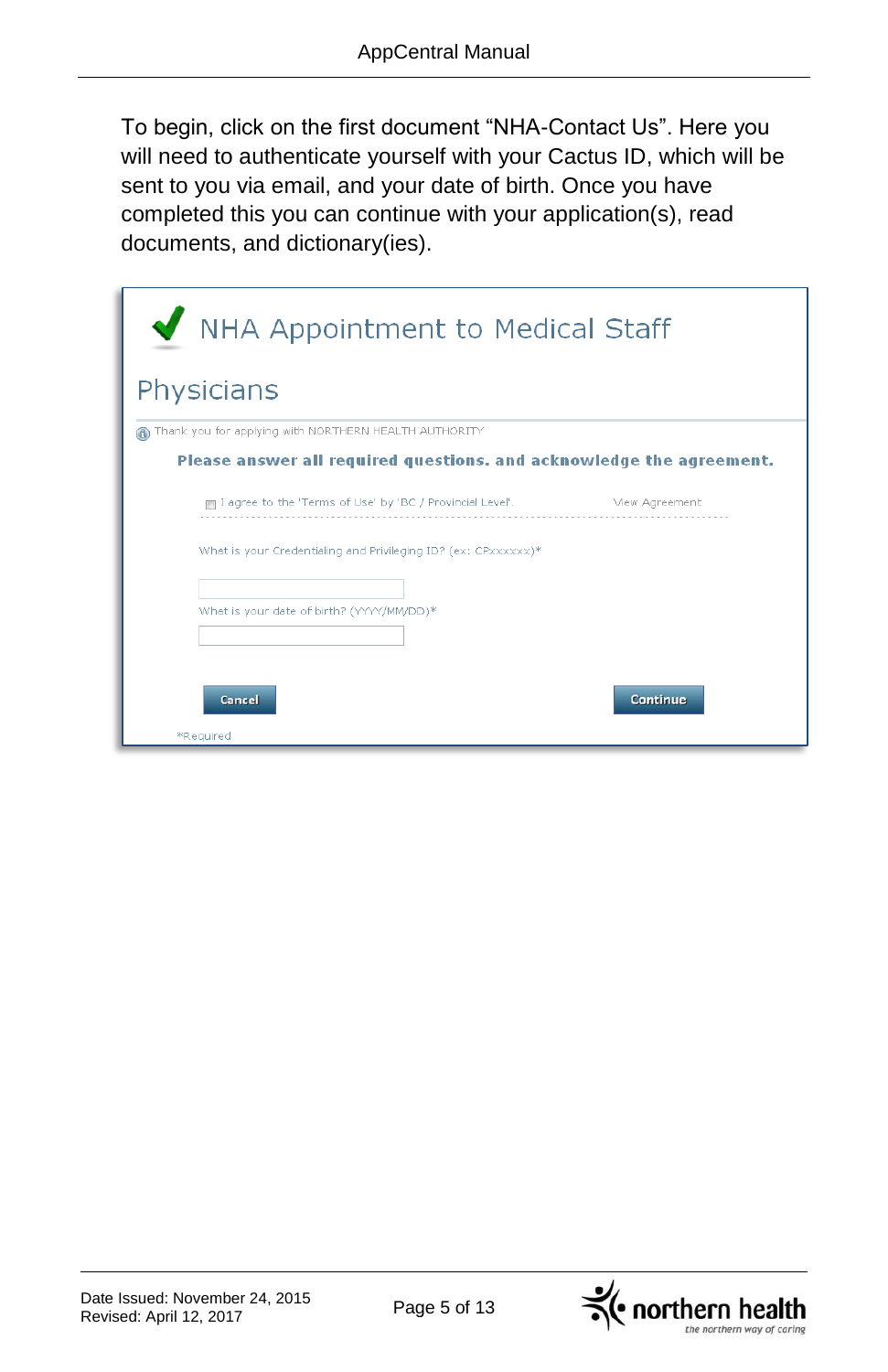# **2. How to Enter Information in AppCentral**

### **2.1. New Appointment Application**

Open the application form and complete all the fields.

| <b>Practitioner Type:</b><br>Physician                                                                               |    | Male<br>Gender:<br>------<br>______ | Female               | Date of Birth: (vvvv/mm/dd)<br>1950/01/01 |  |
|----------------------------------------------------------------------------------------------------------------------|----|-------------------------------------|----------------------|-------------------------------------------|--|
| <b>Primary Language:</b><br>Fluency:                                                                                 |    |                                     | Additional Language: | Fluency:                                  |  |
| X Yes<br>Canadian Citizen:<br>If no, please complete the following immigration information and include documentation | No |                                     |                      |                                           |  |
| Permanent Residency/Client ID Number:                                                                                |    | Issue Date: (vvvv/mm/dd)            |                      | Expiry Date: (yyyy/mm/dd)                 |  |

If you are new to applying to any Health Authority, you will be required to **complete all information**. If you are affiliated with another Health Authority, your information will be prepopulated based on your previous application, and you will be required to review the information for correctness and currency and upload any documents that are not current.

You can navigate between pages of the application by using the green arrows at the top right of the document, or by the page listings on the left hand side.



### **2.2. Reappointment**

As the reappointment forms will be prepopulated from your previously entered information, open the reappointment form and review the information for correctness and currency.

You can navigate between pages of the application by using the green arrows at the top right of the document, or by the page listings on the left hand side.

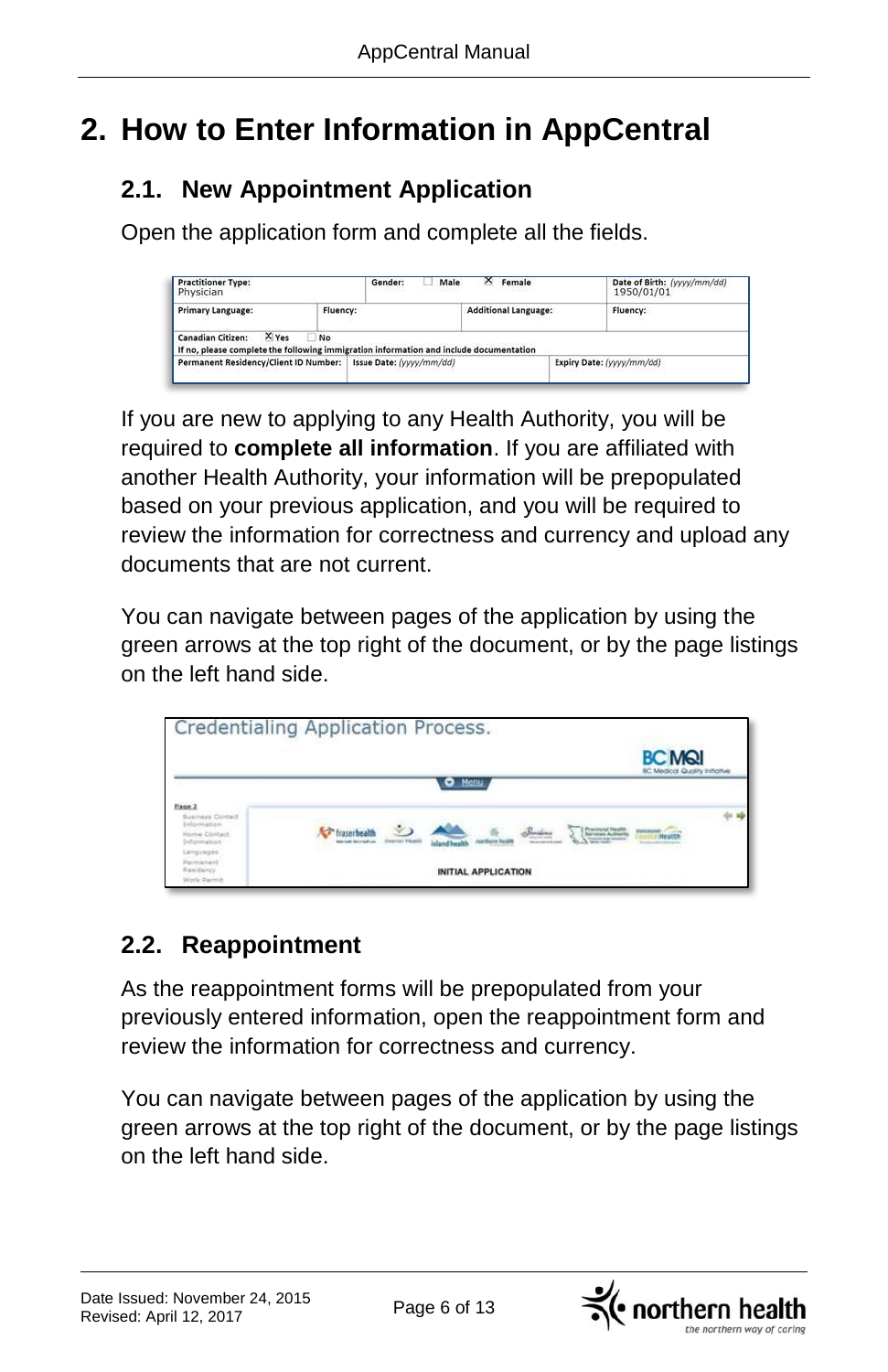### **2.3. Attaching Documents**

To attach documents as images to your appointment or reappointment application, open the Fax or Attach Image tab and chose the method of attachment.



### **2.4. Completing the Application or Reappointment**

All required fields in all application(s) must be completed before you can submit. Application(s) must also be signed by typing in your name and dated before they can be submitted. Once this has been completed, the "Submit Document" will turn green allowing you to submit your document.

| Josh Jones, MD        | Josh Jones                              | 2015/11/17        |
|-----------------------|-----------------------------------------|-------------------|
| <b>Applicant Name</b> | Electronic Signature (Please Type Name) | Date (YYYY/MM/DD) |
|                       |                                         |                   |

Your submitted application and reappointment forms will be reviewed by the Credentialing and Privileging Office (C&P Office). The C&P Office will either accept the documents or return them for additional information or attachments. Practitioners will be sent an email informing them that changes have been requested.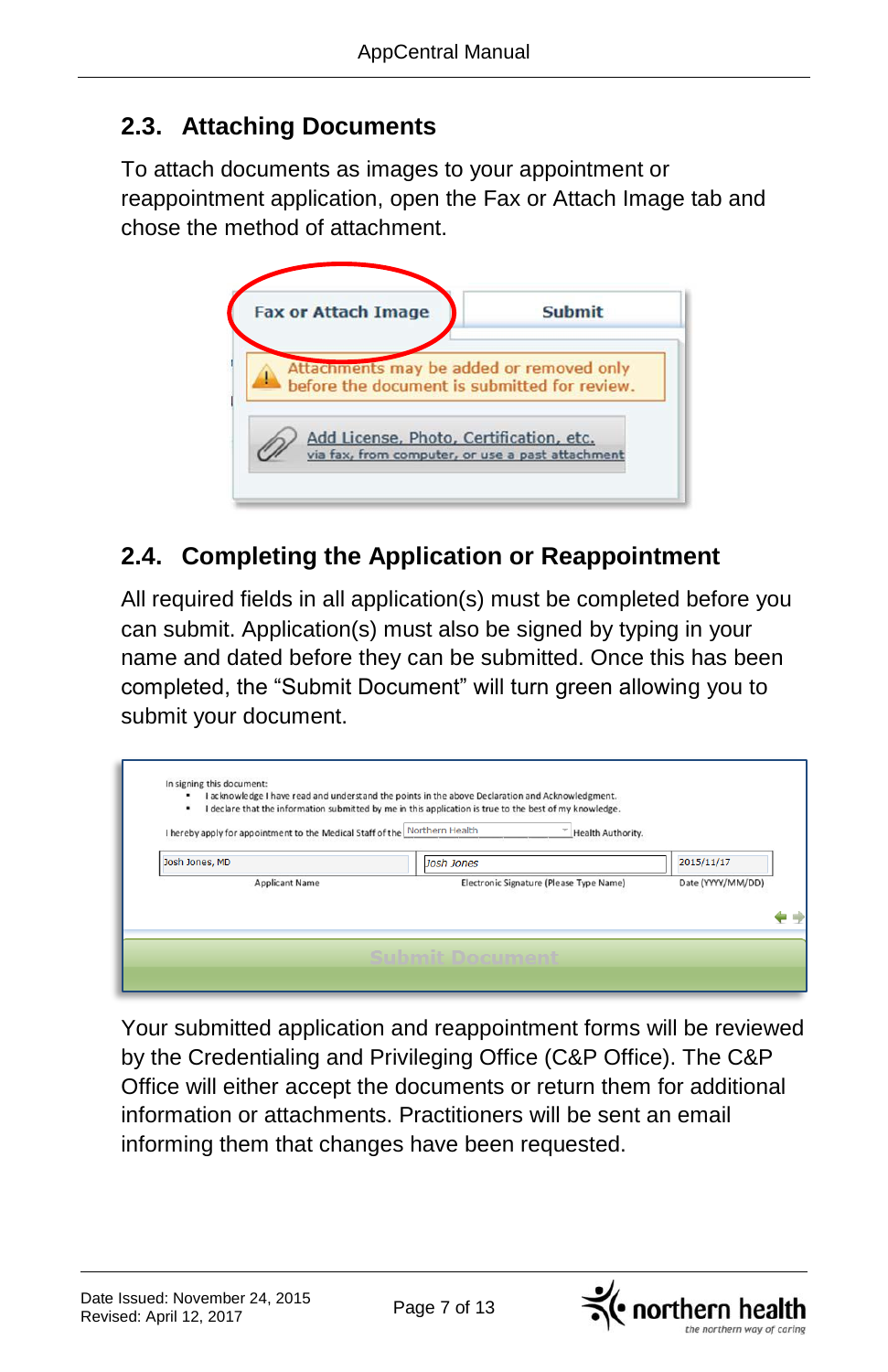Once your application or reappointment has been accepted, it will be provided to the appropriate Medical Leader(s) for review and recommendation, and will follow the normal approval processes.

### **2.5. Dictionaries**

Open each privileging dictionary and review the core and non-core privileges. You must select either "Requested" or "Not Requested" for each privilege indicated for each facility you are applying or reapplying to.

Each Core and Non-Core privilege is reviewed and checked off to indicate if it is being requested



# **3. Concept and Use of Dictionaries**

The privileging dictionaries will identify objective, criteria based privileges and associated standards for physicians, dentist, midwives, and other health professionals practicing within Northern Health. They cover diagnostic, procedural, and non-procedural disciplines brining consistency in understanding and expectations for practitioners requesting privileges and those approving privileges.

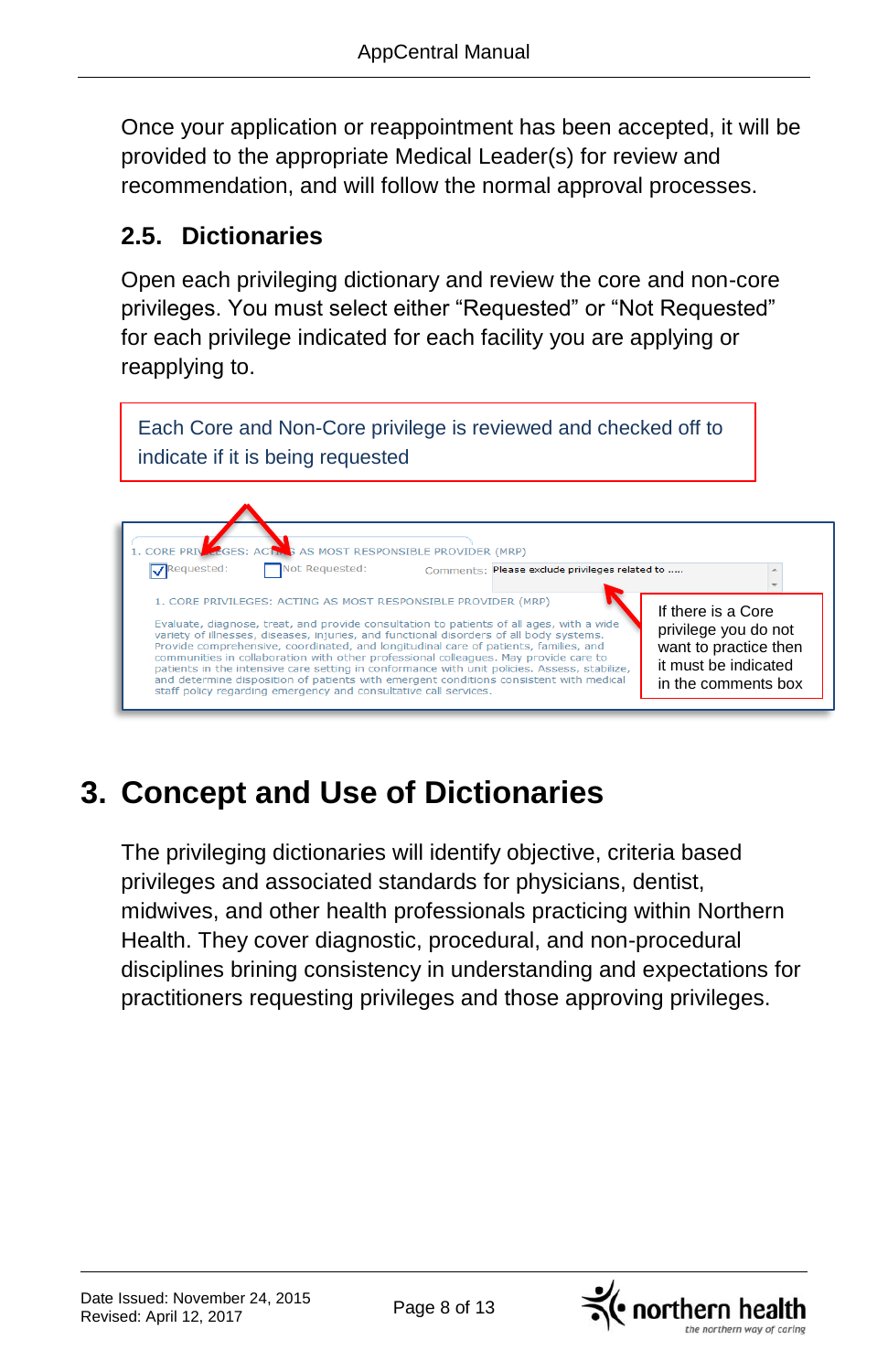# **4. Q&A's**

#### **1. If a practitioner begins their application will their information be saved, and can they finish completing their application at a later time?**

Yes. A practitioner can save their information by navigating to another page, as the system automatically saves each time you move to another page.

For example, you can navigate to another page by clicking on a navigation link:

At the top right hand corner of your screen (see below):



Or, on a navigation link on the left hand side of your screen.



**Note:** If the computer's browser is closed before a navigation button is used the information will *not* be automatically saved. Remember to save their information as they progress through the document.

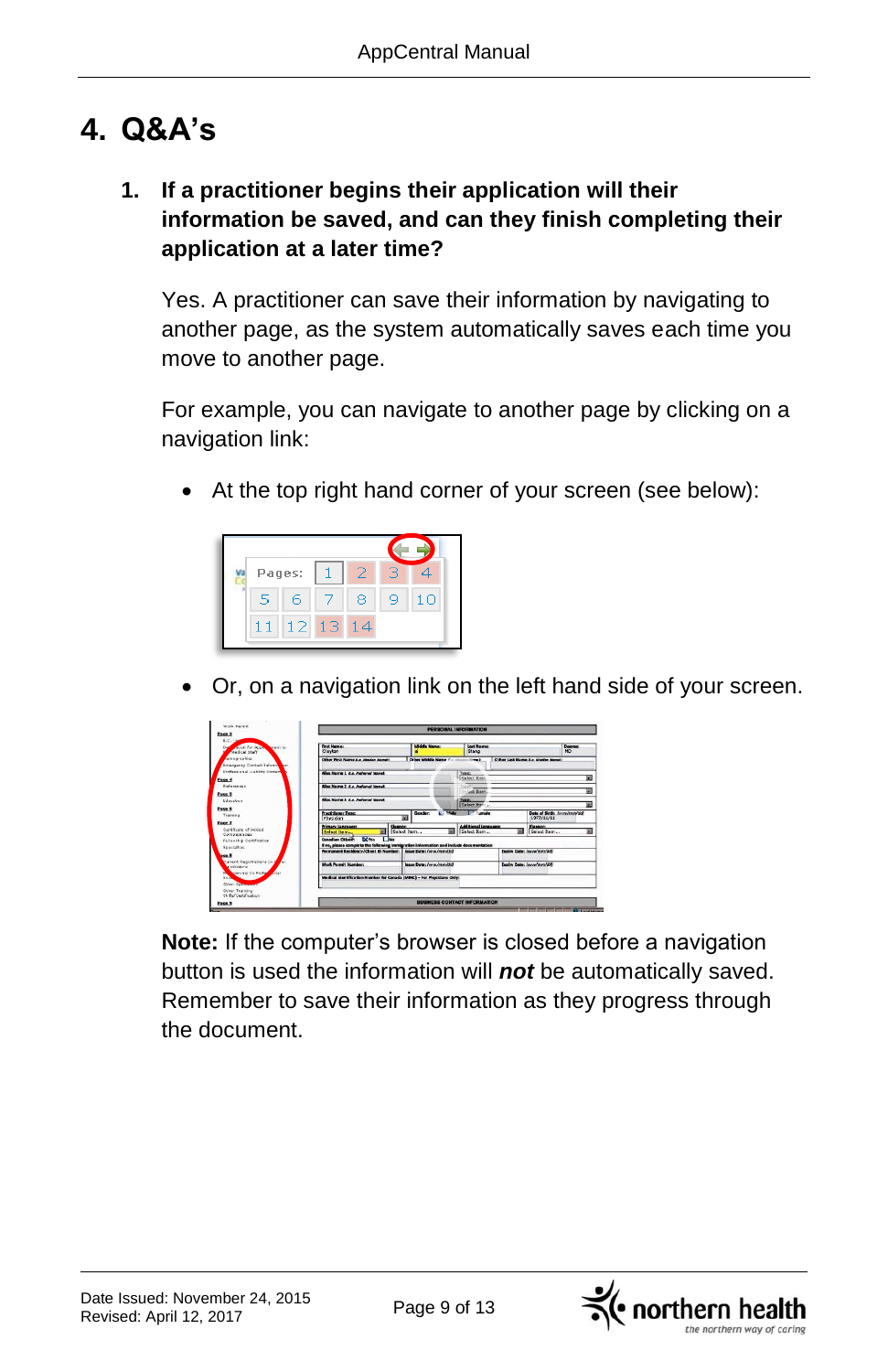#### **2. What happens if I forget my password?**

When you go to log in to AppCentral click the trouble link. Complete the following screen and press "Continue". An email with instructions will be sent to you providing you with a temporary password. Follow the email link and instructions in setting up a new password.

| <b>BC Medical Quality Initiative</b><br><b>BC MQI</b><br><b>NORTHERN HEALTH AUTHORITY</b> |                                                    |
|-------------------------------------------------------------------------------------------|----------------------------------------------------|
| <b>New to AppCentral?</b>                                                                 | <b>Returning to AppCentral?</b>                    |
| If this is your first time you must create an account<br>specific to AppCentral.          | <b>AppCentral ID:</b>                              |
|                                                                                           | Password:                                          |
| <b>Sign Up</b>                                                                            | Sign In                                            |
|                                                                                           | Having trouble accessing your account? Click here. |

#### **3. If a practitioner works at more than one Health Authority will they have to submit separate application forms to each health authority?**

Yes. A practitioner will be required to submit an application package to each BC Health Authority.

However, the process will be easier and more convenient since practitioners will be able to maintain and submit their information in one provincial system across all BC Health Authorities.

Upon reappointment, practitioners' applications will be prepopulated with information provided from their previous appointment/reappointment, so they:

- Do not need to repeatedly re-enter the same information; and;
- Will update their information as appropriate and provide any additional information required for that reappointment cycle.

### **4. Will a practitioner be able to use AppCentral remotely?**

Yes. AppCentral can be accessed remotely anytime, anywhere.

 $\preceq$  northern health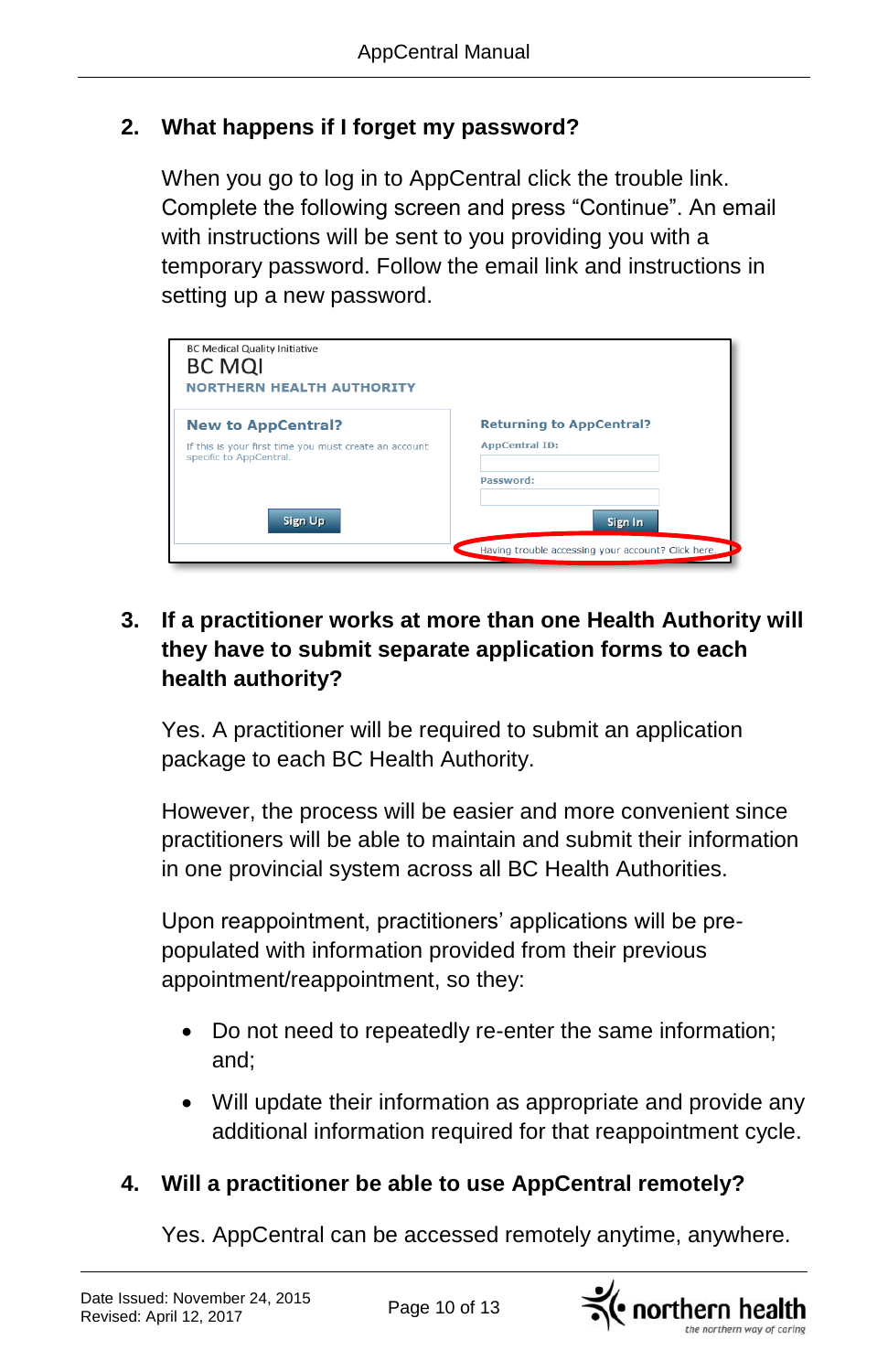#### **5. What internet browsers are compatible with AppCentral?**

The following identifies the devices, and recommended browsers and operating systems required to use AppCentral. It is important to check your browser accessibility prior to their completing the appointment or reappointment application.

Computers and Laptops:

- Personal or work computer or laptop
- Apple computer or laptop

The following devices are *not* recommended

- iPhones
- iPads
- Androids

Web Browsers:

- Internet Explorer 9.0 (or later)
- Firefox 1.5 (or later)
- Google Chrome

If you are using an Apple, the following web browser is recommended:

Safari

Windows XP is *not* recommended. If you need to use Windows XP, the following Web browsers are recommended

- Google Chrome
- Firefox 1.5 (or later)



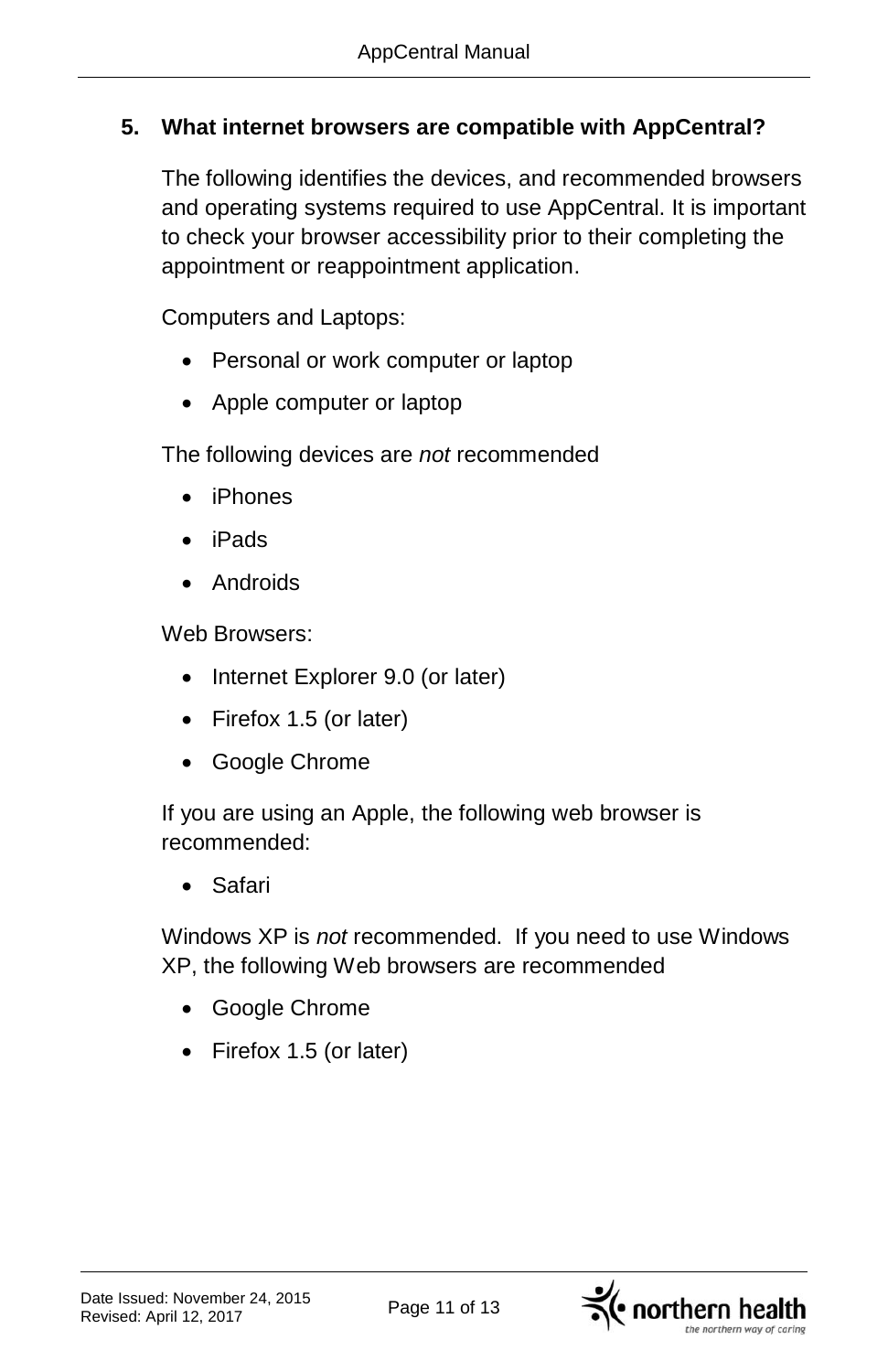#### **6. A practitioner may not have all of their documentation when they submit their application online, for example, providing a copy of their license. How will this be managed?**

A practitioner will be able to submit additional documentation after they have submitted their application form online.

A Practitioner will be able to use the 'Comments' function in the Privilege Request form or 'Add a Message' in AppCentral to send messages to C&P Office regarding the status of the document(s) or provide additional information.

The C&P Office may also request information or an attachment after an application form has been submitted by a practitioner by sending an email indicating what document(s) are missing.

The C&P Office will continue to track the application process until it is complete.

#### **7. What happens if a practitioner submits an incomplete application form?**

AppCentral has a number of required fields that must be completed. The practitioner will be prompted by the system to complete the mandatory fields before the application can be submitted.

If the C&P Office requires additional information then they will indicate so on the practitioner's application using AppCentral to communicate the missing pieces of information or documentation and will send it back to the practitioner for completion. The practitioner will receive an email notification alerting them that further action or information is needed.